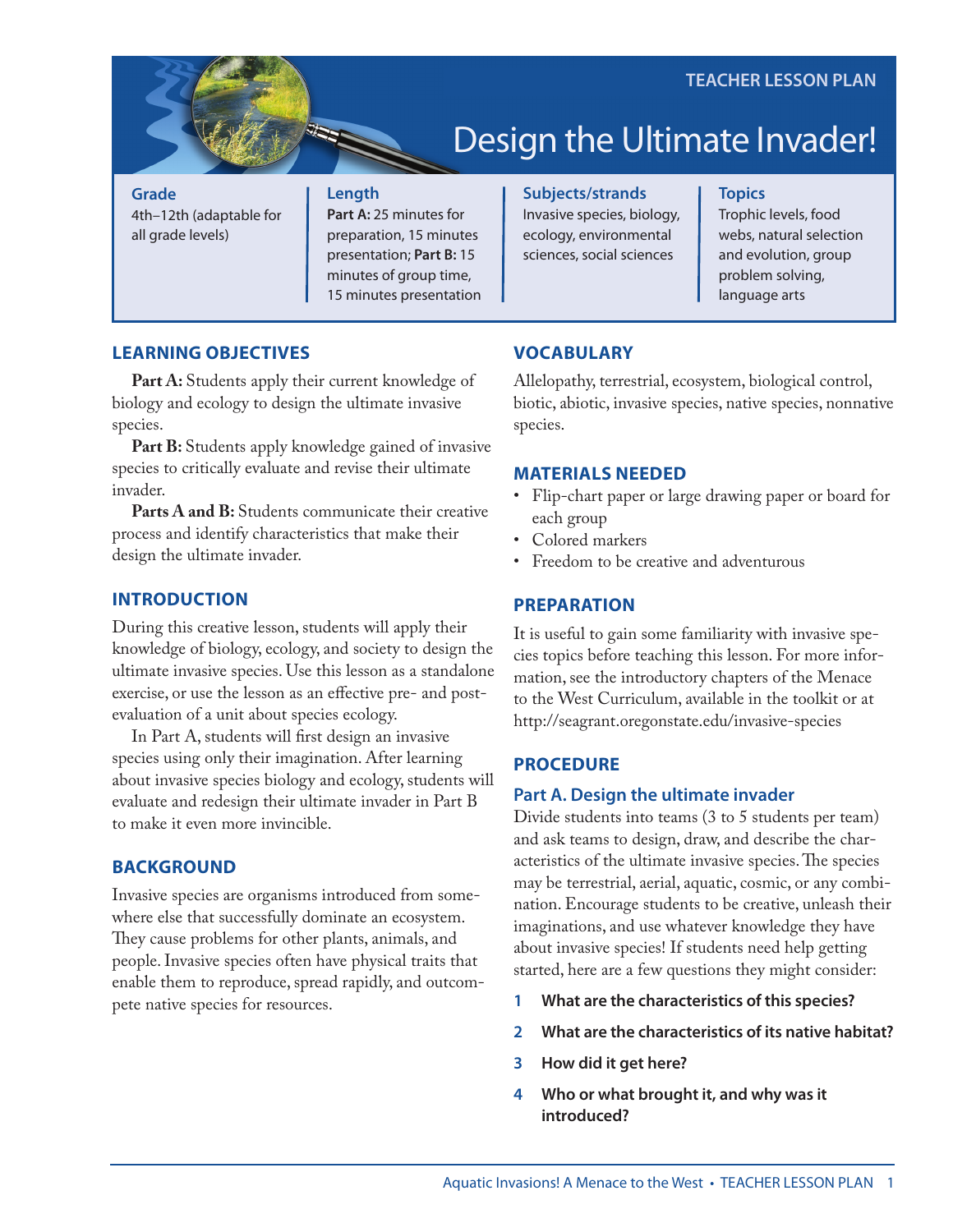# Design the Ultimate Invader!

- **5 What is it capable of doing to make it invasive?**
- **6 What does it look like? (draw the invader)**
- **7 Where does it live?**
- **8 What social setting does it live in?**
- **9 How does it reproduce?**
- **10 What does it consume?**
- **11 Where does it come from?**
- **12 What are its predators or other weaknesses?**
- **13 What would you name it?**
- **14 As its designer, can you control it?**
- **15 What might others try to do to control, compete, or coexist with it?**
- **16 Did any policies help to promote this invasive species?**

#### **Present your ultimate invader!**

Have each team make a 3-minute presentation to the class. Teams should talk about why their invader is unique, and as each team presents, students in the audience will listen for and record key information about the ultimate invader on the student handout, "Presenting the Invader."

# **Part B. Redesign the ultimate invader**

After students have completed the unit about invasive species, have them gather into the same teams as before to redesign the ultimate invader and present the redesign to the class. Allow teams 15 minutes to redesign the ultimate invasive species and 3 minutes for each presentation. In their presentations, students should

- apply any additional knowledge and experiences that they acquired about invasive species since designing their species the first time
- use a different approach to describe an invasive species

Each team should discuss, when appropriate, some elements of sociology/culture, economics, geography, math, engineering, science, transportation, and vocational skills in describing their ultimate invader.

#### **ADDITIONAL ACTIVITIES**

# **Ecology Benchmark Questions**

Have students address two or more of the following questions (answers follow questions). The student pages include a handout with these questions. **Option:** Make copies of the student page and assign the questions as a homework assignment (30–40 minutes).

**1 If an invader is not outwardly aggressive, what novel characteristics allow it to outcompete other species? For example, some "novel weapons" might include allelopathy, multiple hosts/vectors, size (small has advantages), adaptations for multiple modes of transport, attractive attributes, etc.** 

*Answer will depend on student's ultimate invader.*

- **2 What biotic or abiotic factors may limit the growth of your population of invaders?**  *Biotic factors include population density, competition, and predation. Abiotic factors include moisture, temperature, weather/climate, wind, sunlight, soil, topography, geographic location, and nutrients.*
- **3 What might happen when an invasive species and a noninvasive native species hybridize?** *Hybridization between invasive and native species is a problem because the offspring are usually sterile and it reduces the ability of the native species to maintain viable populations. One example is the invasive brook trout in Oregon that can hybridize with the federally endangered bull trout and reduce the bull trout's ability to create viable offspring and recover as a population.*

**4 What role does your invader play in the food web?**

*Students should use terms such as primary producer (synthesize organic material from inorganic materials), primary consumer (consumes on autotrophs or decaying matter), secondary consumer (feeds largely on primary consumers), or decomposer (recycles nutrients as it feeds on dead/decaying organisms). If the invader is a consumer, is it herbivore (plants), carnivore (animals), or omnivore (plants and animals)?* 

# **5 Is your invader an autotroph or heterotroph? Explain.**

*Answer will vary depending on the student.*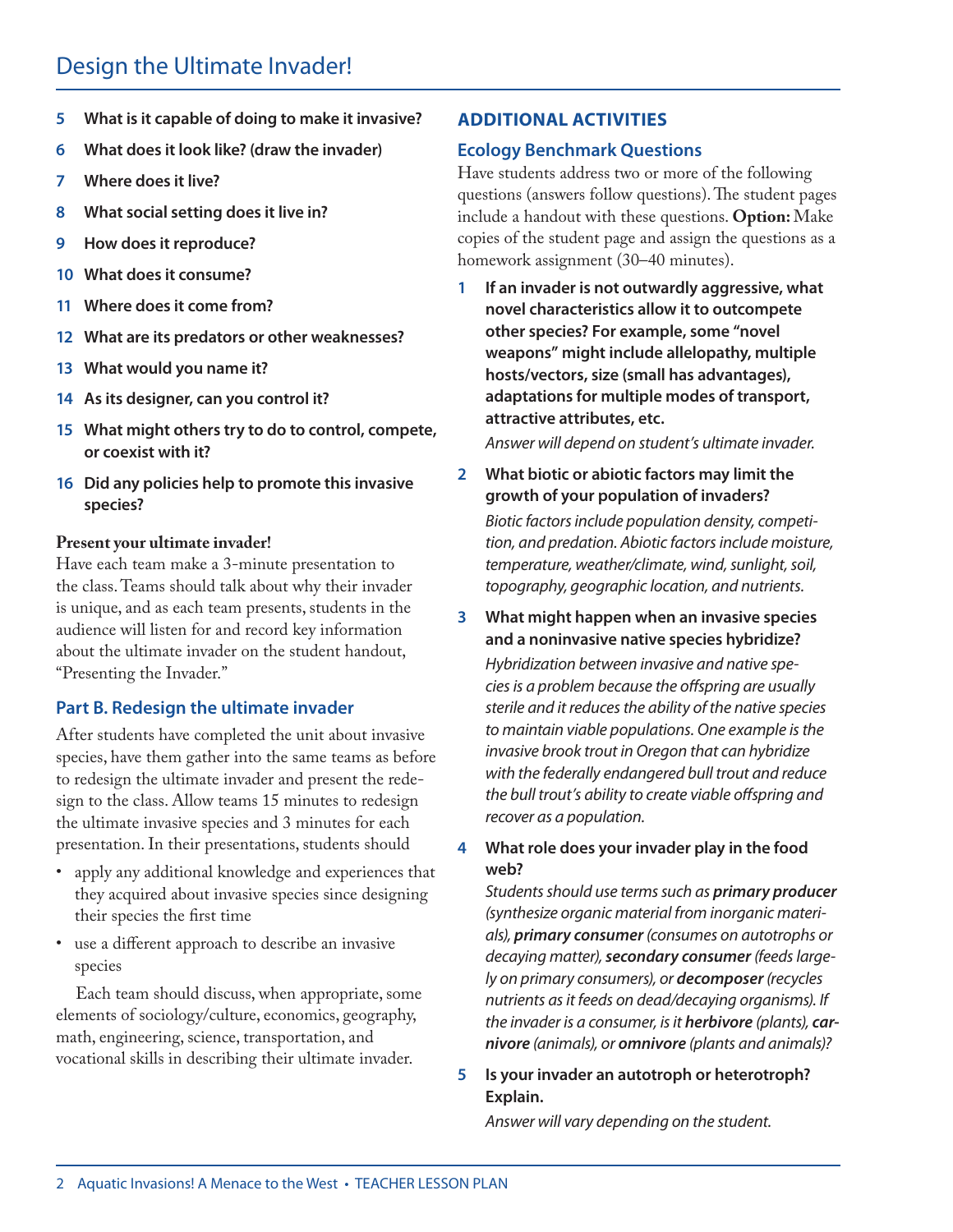**6 Some invaders could be too successful for their own good. The invader may reproduce at such a rapid rate that it eats itself out of house and home. Is this characteristic a good one for an ultimate invader? Why or why not?**

*No, because it would eventually run out of the resources it needs to survive and its population would decline.*

**7 Why is eradication of a species almost impossible with biological control?**

*Biological control relies on introducing a predator to eat the invasive species. The biological control and the invasive prey tend to form a cyclical predator– prey relationship in which the predator cannot completely eradicate its prey because there are so few that it cannot find them all.* 

**8 Other species your invader interacts with may have to adapt to the presence of your invader to survive. Choose a characteristic of your invasive species that will affect native species, and describe a realistic process by which a native species could evolve to live with your invader.**

*Students should describe the process of natural selection. For example, if an invader outcompetes a native species that is a specialist by eating the entire, sole food source for the native species, the native species may evolve to become a generalist rather than a specialist.*

**9 Pretend a subset of your invader evolves into a new species that is even more invasive than before. Describe the process by which this evolution occurs.**

*Students' answers should include geographical barriers, ecological (including seasonal) isolation, behavioral isolation, or polyploidy.*

**What characteristic evolved with the new species?** *Students may invent the characteristic!*

# **Peer review of student presentations**

Presenting the Invader. Have students fill out the chart as other student presentations are being made.

# **Vocabulary Worksheet**

Define vocabulary words and write a sentence using each word.

- **Allelopathy:** The suppression of growth of one plant species by another due to the release of toxic substances
- **• Terrestrial:** Living on or in or growing from land
- **• Ecosystem:** The complex of a community of organisms and its environment functioning as an ecological unit
- **• Biological control:** The control of destructive organisms through the use of other organisms, such as natural predators of the pests
- **• Biotic:** Of or having to do with life or living organisms
- **• Abiotic:** Nonliving
- **• Invasive species:** Nonnative species disrupting and replacing native species
- **• Native species:** Species that normally lives and thrives in a particular ecosystem. This can include any species that developed with the surrounding habitat, and can be assisted or affected by a new species
- **• Nonnative species:** Species living outside captivity that did not historically occur in a particular area

# **RESOURCES**

**The following educational tools are useful for teaching K–12 students about invasive species.**

# **The Silent Invasion**

Oregon Public Broadcasting, in partnership with the Oregon Invasive Species Council and The Nature Conservancy

*Documentary by OPB and partners focusing on invasive species in Oregon. The site includes several short video segments about specific invasive species and case studies (56:06; originally aired on April 22, 2008).*  [www.opb.org/programs/invasives/](www.opb.org/programs/invasives)

# **National Invasive Species Information Center**

USDA National Agricultural Library *Educational resources for all levels.* [www.invasivespeciesinfo.gov/aquatics/education.](www.invasivespeciesinfo.gov/aquatics/education.shtml) [shtml](www.invasivespeciesinfo.gov/aquatics/education.shtml)